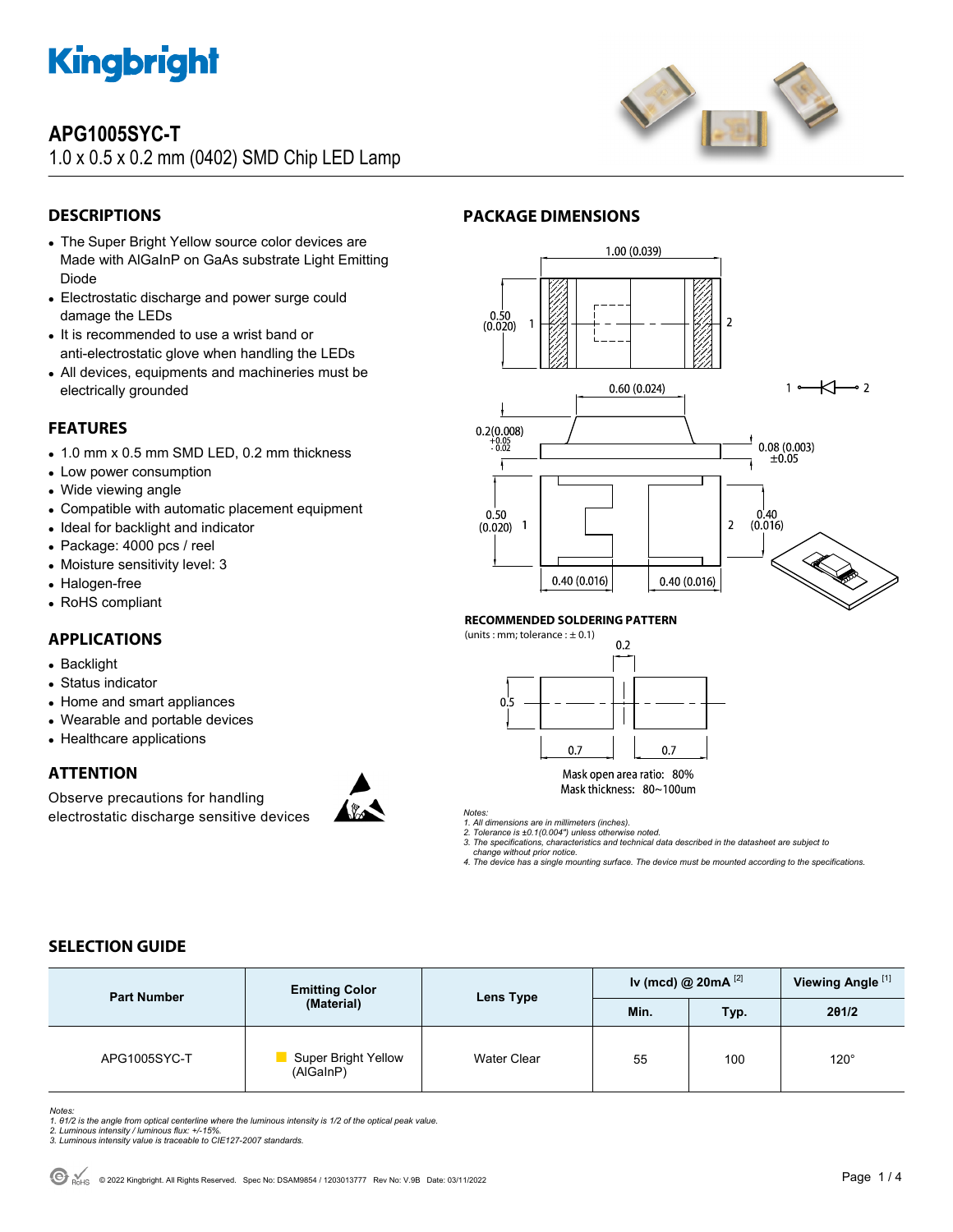# **Kingbright**

### **ELECTRICAL / OPTICAL CHARACTERISTICS at T<sub>A</sub>=25°C**

| <b>Parameter</b>                                                                              | Symbol                     |                            | Value  |                          |                       |
|-----------------------------------------------------------------------------------------------|----------------------------|----------------------------|--------|--------------------------|-----------------------|
|                                                                                               |                            | <b>Emitting Color</b>      | Typ.   | Max.                     | <b>Unit</b>           |
| Wavelength at Peak Emission $I_F$ = 20mA                                                      | $\lambda_{\rm peak}$       | Super Bright Yellow        | 591    | $\overline{\phantom{a}}$ | nm                    |
| Dominant Wavelength $I_F$ = 20mA                                                              | $\lambda_{\text{dom}}$ [1] | Super Bright Yellow        | 589    | $\overline{a}$           | nm                    |
| Spectral Bandwidth at 50% $\Phi$ REL MAX<br>$I_F = 20mA$                                      | Δλ                         | Super Bright Yellow        | 15     | $\overline{\phantom{a}}$ | nm                    |
| Capacitance                                                                                   | С                          | <b>Super Bright Yellow</b> | 25     | $\overline{a}$           | pF                    |
| Forward Voltage $I_F = 20mA$                                                                  | $V_F$ <sup>[2]</sup>       | Super Bright Yellow        | 2.05   | 2.4                      | $\vee$                |
| Reverse Current ( $V_R$ = 5V)                                                                 | l <sub>R</sub>             | Super Bright Yellow        |        | 10                       | μA                    |
| Temperature Coefficient of $\lambda_{\text{peak}}$<br>$I_F$ = 20mA, -10°C $\leq T \leq 85$ °C | $TC_{\lambda peak}$        | Super Bright Yellow        | 0.12   | $\overline{\phantom{a}}$ | $nm$ /°C              |
| Temperature Coefficient of $\lambda_{\text{dom}}$<br>$I_F$ = 20mA, -10°C $\leq T \leq 85$ °C  | $TC_{\lambda dom}$         | <b>Super Bright Yellow</b> | 0.07   |                          | $nm$ <sup>o</sup> $C$ |
| Temperature Coefficient of $V_F$<br>$I_F$ = 20mA, -10°C $\leq T \leq 85$ °C                   | $TC_V$                     | <b>Super Bright Yellow</b> | $-2.0$ | $\overline{a}$           | $mV$ <sup>o</sup> $C$ |

*Notes:* 

1. The dominant wavelength (λd) above is the setup value of the sorting machine. (Tolerance λd : ±1nm. )<br>2. Forward voltage: ±0.1V.<br>3. Wavelength value is traceable to CIE127-2007 standards.<br>4. Excess driving current and /

| Parameter                                    | Symbol                  | Value          | <b>Unit</b>   |
|----------------------------------------------|-------------------------|----------------|---------------|
| Power Dissipation                            | $P_D$                   | 60             | mW            |
| Reverse Voltage                              | $V_R$                   | 5              | $\vee$        |
| Junction Temperature                         | $\mathsf{T}_j$          | 115            | $^{\circ}$ C  |
| <b>Operating Temperature</b>                 | $T_{op}$                | $-40$ to $+85$ | $^{\circ}$ C  |
| Storage Temperature                          | $T_{\text{stg}}$        | $-40$ to $+85$ | $^{\circ}C$   |
| DC Forward Current                           | IF.                     | 25             | mA            |
| Peak Forward Current                         | $I_{FM}$ <sup>[1]</sup> | 120            | mA            |
| Electrostatic Discharge Threshold (HBM)      | -                       | 3000           | $\vee$        |
| Thermal Resistance (Junction / Ambient)      | $R_{th}$ ja $^{[2]}$    | 470            | $\degree$ C/W |
| Thermal Resistance (Junction / Solder point) | $R_{th}$ JS $^{[2]}$    | 270            | °C/W          |

### **ABSOLUTE MAXIMUM RATINGS at T<sub>A</sub>=25°C**

*Notes:* 

<sup>1. 1/10</sup> Duty Cycle, 0.1ms Pulse Width.<br>2. R<sub>th Ja</sub> ,R<sub>h JS</sub> Results from mounting on PC board FR4 (pad size ≥ 16 mm<sup>2</sup> per pad).<br>3. Relative humidity levels maintained between 40% and 60% in production area are recommende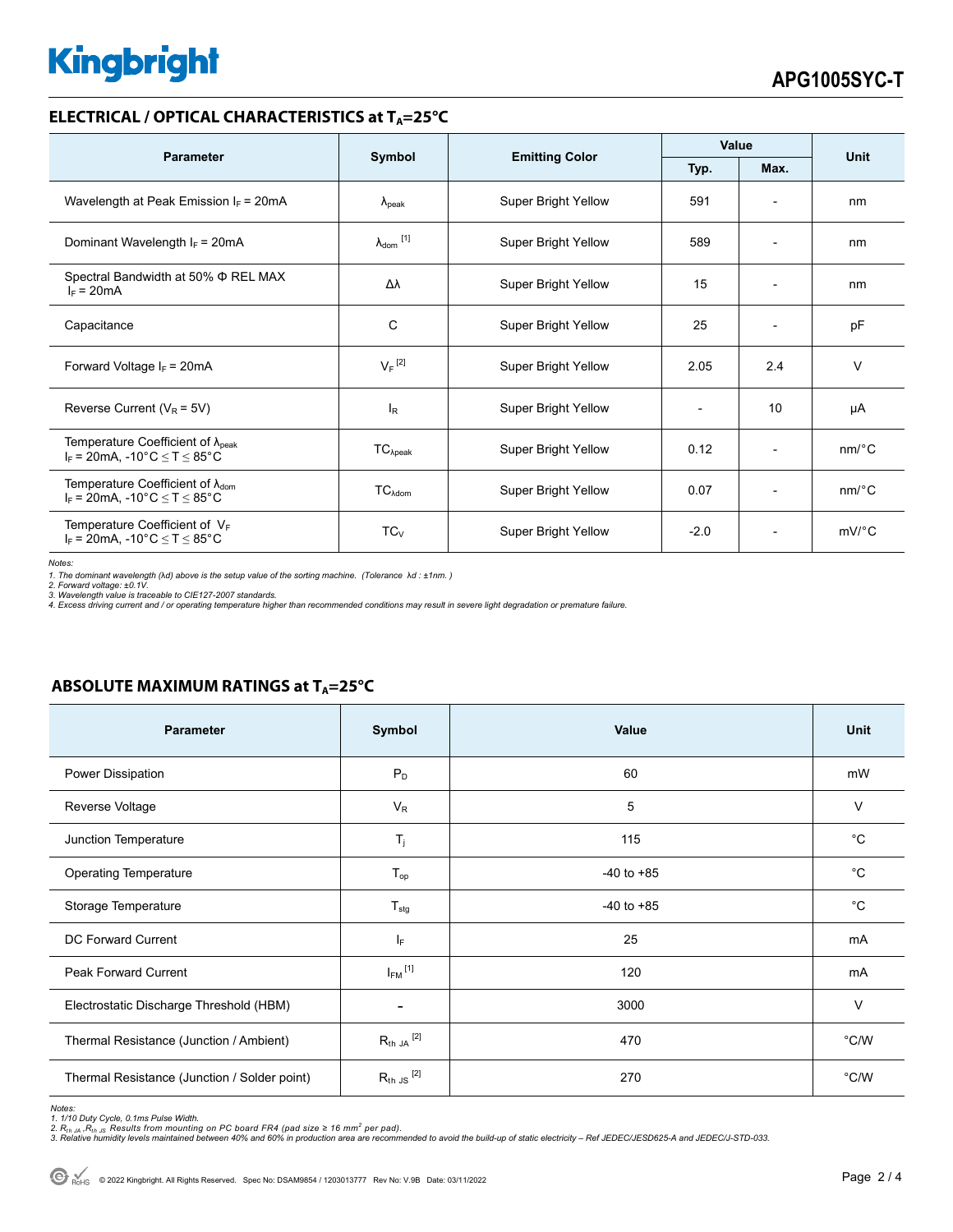# **Kingbright**

### **TECHNICAL DATA**



#### **SPATIAL DISTRIBUTION**



### **SUPER BRIGHT YELLOW**



#### **REFLOW SOLDERING PROFILE for LEAD-FREE SMD PROCESS <b>TAPE SPECIFICATIONS** (units: mm)



*Notes:* 

- *1. Don't cause stress to the LEDs while it is exposed to high temperature.*
- *2. The maximum number of reflow soldering passes is 2 times. 3. Reflow soldering is recommended. Other soldering methods are not recommended as they might*
- *cause damage to the product.*



**REEL DIMENSION** (units : mm)